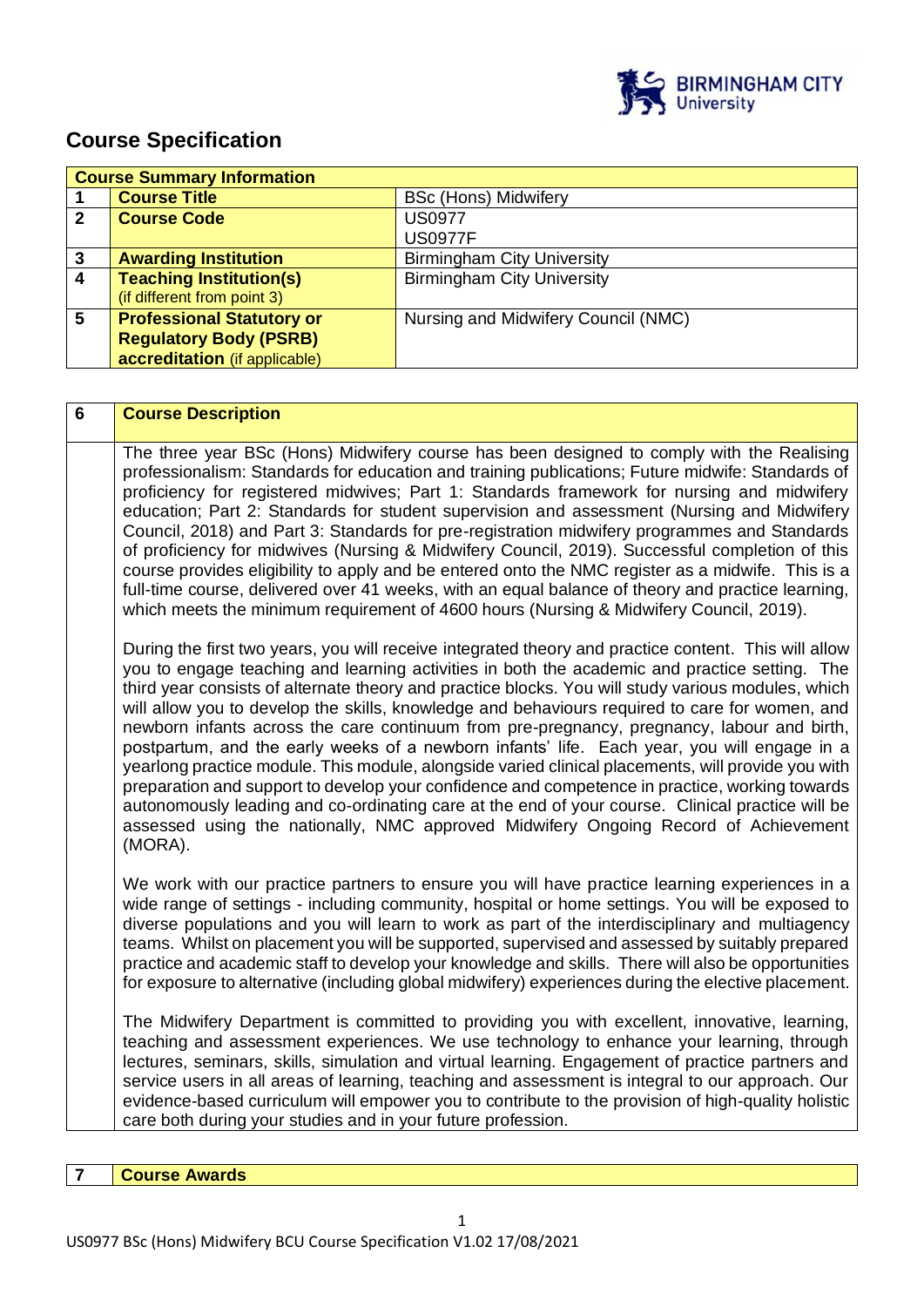

| 7a | <b>Name of Final Award</b>                                                                                                                                    | <b>Level</b> | <b>Credits</b><br><b>Awarded</b>                                 |
|----|---------------------------------------------------------------------------------------------------------------------------------------------------------------|--------------|------------------------------------------------------------------|
|    | <b>BSc (Hons) Midwifery</b>                                                                                                                                   | 6            | 360                                                              |
| 7b | <b>Exit Awards and Credits Awarded</b>                                                                                                                        |              |                                                                  |
|    | Certificate of Higher Education: Studies in Health Care<br>Diploma of Higher Education: Studies in Health Care<br>Bachelor of Science: Studies in Health Care | 4<br>5<br>6  | 120<br>240<br>Minimum of<br>300, of which<br>60 must be at<br>L6 |
|    | These interim awards do not allow for application to the NMC<br>for registration.                                                                             |              |                                                                  |

| 8 |    | <b>Derogation from the University Regulations</b>                                                                                                                         |
|---|----|---------------------------------------------------------------------------------------------------------------------------------------------------------------------------|
|   |    | The following derogations will be applied to the course:                                                                                                                  |
|   |    |                                                                                                                                                                           |
|   |    | 1. For modules with more than one item of assessment, all items of assessment must be<br>passed in order to pass the module                                               |
|   |    | 2. For modules with more than one item of assessment, the MAB is permitted to ratify<br>marks for the assessments before both items of assessment have been completed     |
|   |    | 3. For modules with more than one item of assessment, resits that are allocated a grade are<br>capped at the item level                                                   |
|   |    | 4. Compensation of marginally failed modules is not permitted                                                                                                             |
|   |    | 5. Condonement of failed modules is not permitted                                                                                                                         |
|   | 6. | The maximum registration period within which to complete the course is 5 years                                                                                            |
|   |    | 7. Students who have failed the placement module twice during Level 4 will not have the<br>right to repeat level 4                                                        |
|   |    | 8. For clinical practice assessments/modules there is no in-year retrieval and a maximum of<br>two attempts only for practice assessments is permitted (level 4, 5 and 6) |
|   |    | 9. Students may be permitted to transfer between BSc and MSci Midwifery in Public Health<br>after the Monday of week 4 of semester one                                    |

| 9                       | <b>Delivery Patterns</b> |                             |                          |               |
|-------------------------|--------------------------|-----------------------------|--------------------------|---------------|
| <b>Mode(s) of Study</b> |                          | <b>Location(s) of Study</b> | <b>Duration of Study</b> | Code(s)       |
| <b>Full Time</b>        |                          | <b>City South Campus</b>    | 3 years                  | <b>US0977</b> |
|                         | 50% practice: 50%        |                             |                          |               |
|                         | theory to achieve NMC    |                             |                          |               |
| minimum requirements    |                          |                             |                          |               |
|                         | of 4600 hours in total   |                             |                          |               |
|                         | with an equal balance    |                             |                          |               |
|                         | of theory and practice.  |                             |                          |               |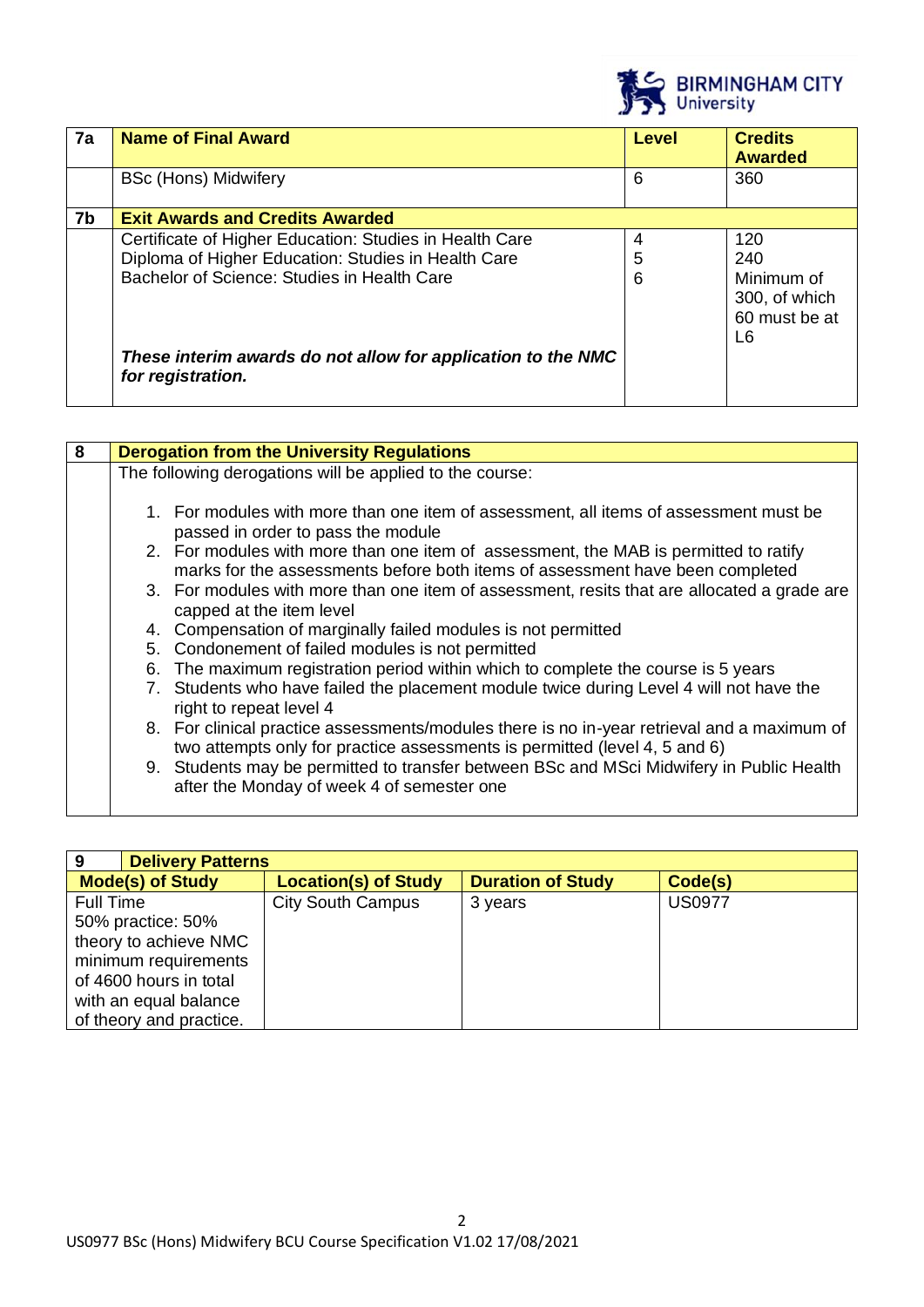

| $ 10\rangle$ | <b>Entry Requirements</b>                                                                                                                                                                                                 |
|--------------|---------------------------------------------------------------------------------------------------------------------------------------------------------------------------------------------------------------------------|
|              | The admission requirements for this course are stated on the course page of the BCU website at<br>https://www.bcu.ac.uk, or may be found by searching for the course entry profile located on the<br><b>UCAS</b> website. |

| 11 | <b>Course Aims</b>                                                                           |
|----|----------------------------------------------------------------------------------------------|
|    | To prepare students to be a future midwife, who is able to provide skilled, knowledgeable,   |
|    | respectful, and compassionate care for all women, newborn infants and their families through |
|    | autonomous and evidence base practice.                                                       |

| 12                      | <b>Course Learning Outcomes</b>                                                                         |
|-------------------------|---------------------------------------------------------------------------------------------------------|
|                         | Upon successful completion of the course, students will be able to identify, explain and                |
|                         | critically evaluate:                                                                                    |
| $\mathbf 1$             | The role of the midwife as an accountable, autonomous lead professional midwife in his/her              |
|                         | sphere of practice                                                                                      |
| $\overline{2}$          | The provision of safe and effective evidence-based care, to promote safe and competent                  |
|                         | midwifery practice                                                                                      |
| $\mathbf{3}$            | The management and promotion of continuity of care and carer, and working across the whole              |
|                         | continuum of care, and in all settings                                                                  |
| $\overline{\mathbf{4}}$ | The provision of universal care for all women and newborn infants in order to optimise normal           |
|                         | physiological processes and promote positive outcomes                                                   |
| 5                       | The provision of additional care for women and newborn infants with complications to include            |
|                         | perinatal loss and end of life care                                                                     |
| $6\phantom{1}6$         | The application and promotion of excellence through being a colleague, scholar and leader within        |
|                         | and beyond the midwifery profession                                                                     |
| $\overline{7}$          | The operationalisation of leadership within interdisciplinary and multiagency teams, challenging        |
|                         | and role modelling where appropriate                                                                    |
| 8                       | The legal and ethical dimensions of a range of factors that impact on safety and quality of care        |
| 9                       | The delivery of safe, effective, respectful, kind, compassionate, person centred maternity care,        |
|                         | locally, nationally and globally                                                                        |
| 10                      | Strategies for health promotion, protection and education, including informing and educating            |
|                         | women and families to optimise health and very early child development through the continuum            |
|                         | aiding transition to parenting                                                                          |
| 11                      | The application of UNICEF UK Baby Friendly Initiative Standards to midwifery practice                   |
| 12                      | The provision of skilled midwifery practice, considering the physical, psychological, social, cultural, |
|                         | and spiritual aspects of care                                                                           |
| 13                      | Their own need for continuing professional development and improvement and know how they                |
|                         | can contribute to others' development and education                                                     |

| 13             | <b>Level Learning Outcomes</b>                                                                                                                                                                                                                                  |
|----------------|-----------------------------------------------------------------------------------------------------------------------------------------------------------------------------------------------------------------------------------------------------------------|
|                | Upon completion of Level 4 / the Certificate of Higher Education, students will be able to<br>demonstrate:                                                                                                                                                      |
|                | the knowledge of the underlying concepts and principles associated with women's reproductive<br>health, and an ability to evaluate and interpret these within the context of women's health.                                                                    |
| $\overline{2}$ | an ability to present, evaluate and interpret qualitative and quantitative data, in order to develop<br>lines of argument and make sound judgements in accordance with basic theories and concepts<br>in women's and the newborn infants' health and wellbeing. |
|                | Upon completion of Level 5 / the Diploma of Higher Education, students will be able to<br>demonstrate:                                                                                                                                                          |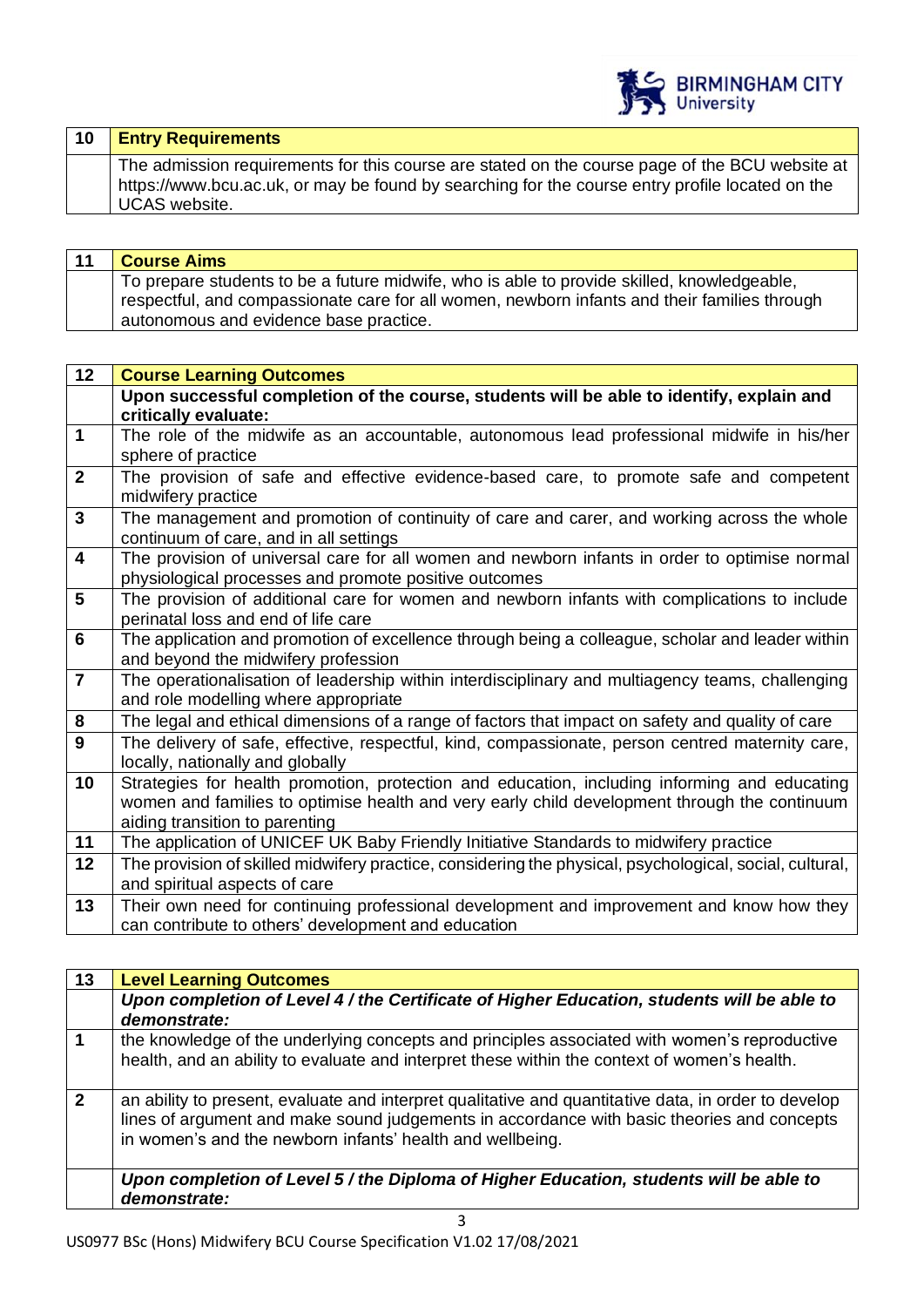

|                | the knowledge and critical understanding of the well-established principles of women and newborn<br>infant's health, and of the way in which those principles have developed.                                                                                                                                                                                       |
|----------------|---------------------------------------------------------------------------------------------------------------------------------------------------------------------------------------------------------------------------------------------------------------------------------------------------------------------------------------------------------------------|
| $\overline{2}$ | an ability to apply underlying concepts and principles outside the context in which they were first<br>studied, including, where appropriate, the application of those principles in an employment<br>context.                                                                                                                                                      |
| $\overline{3}$ | the knowledge of the main methods of enquiry in women's health relevant to the Health Care<br>award, and ability to evaluate critically the appropriateness of different approaches to solving<br>problems in the field of study.                                                                                                                                   |
|                | Upon completion of 60 credits at Level 6 / the Bachelors Degree, students will be able to                                                                                                                                                                                                                                                                           |
|                | demonstrate:                                                                                                                                                                                                                                                                                                                                                        |
| 1              | a systematic understanding of key aspects of women and the newborn infant's health, including<br>acquisition of coherent and detailed knowledge, at least some of which is at, or informed by, the<br>forefront of defined aspects of a discipline.                                                                                                                 |
| $\overline{2}$ | an ability to deploy accurately established techniques of analysis and enquiry within women and<br>newborn infant's health.                                                                                                                                                                                                                                         |
| $\overline{3}$ | a conceptual understanding that enables the student: to devise and sustain arguments, and/or to<br>solve problems, using ideas and techniques, some of which are at the forefront of a discipline;<br>and to describe and comment upon particular aspects of current research, or equivalent advanced<br>scholarship, in the women and the newborn infant's health. |

#### **14 Course Learning, Teaching and Assessment Strategy**

A variety of teaching and learning methods with be used to link theory and practice in developing students' knowledge, skills and understanding. Methods of learning and teaching include Moodle based activities and on line learning, face to face engagement, group work, case studies, skills and simulation, peer support and feedback, practice learning exposure, interprofessional learning, and service user feedback. The focus will be on facilitating students in meeting the Standards for pre-registration midwifery programmes (NMC, 2019), and Standards of proficiency for midwives (NMC, 2019). Students will be encouraged and guided to identify and reflect on their own learning needs and personal and professional development. Continuous learning will also be supported by:

- **Your course lead** who will provide leadership and overview of the students' journey. And when required, pastoral support and support and evaluate teaching and learning experiences.
- **The LME** (Lead Midwife for Education) who will have an oversight of your midwifery education here at BCU and will be supporting the team in assuring the quality of provision. The LME will be able to provide supporting declarations of health and character for all students who have successfully completed all elements of the course.
- **Access to Personal Development Department, IT, Library and Learning Resources** to support your development of academic and numeracy skills and digital and technology literacy skills to facilitate meeting course outcomes.
- **Practice supervisors** who will supervise and support you in practice to enable proficiency and autonomy as part of their professional role.
- **Practice assessors** who will make the final assessment of practice to ensure competence.
- **Academic assessors** who, in collaboration with practice assessors, will collate and confirm achievement of proficiencies and programme outcomes in the academic environment at the end of each part of the programme.
- **Your Personal tutor** who will be able to support and guide you throughout your course and sign post you to University support services as necessary.
- **Practice education facilitators** (e.g. Practice Placement Managers, Practice Placement Educators) within placement provider organisations.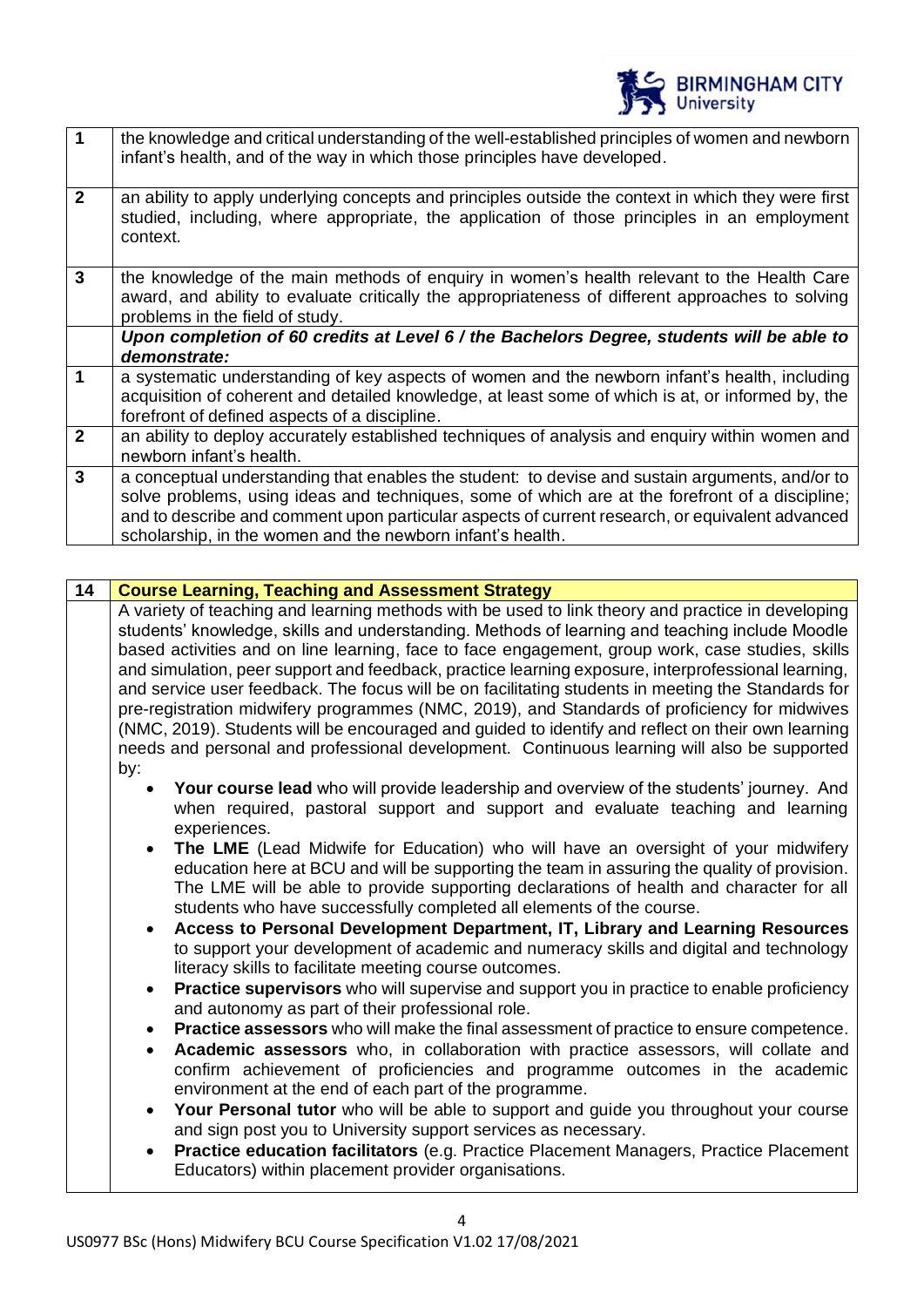

| <b>Course Requirements</b>                                                                   |                                                                                               |                     |  |  |
|----------------------------------------------------------------------------------------------|-----------------------------------------------------------------------------------------------|---------------------|--|--|
|                                                                                              | In order to fully complete this course and be eligible for application for entry onto the NMC |                     |  |  |
|                                                                                              | register, a student must successfully achieve all 360 credits.                                |                     |  |  |
| Level 4                                                                                      |                                                                                               |                     |  |  |
| In order to complete this course a student must successfully complete all the following CORE |                                                                                               |                     |  |  |
| modules (totalling 120 credits):                                                             |                                                                                               |                     |  |  |
|                                                                                              |                                                                                               |                     |  |  |
| <b>Module Code</b>                                                                           | <b>Module Name</b>                                                                            | <b>Credit Value</b> |  |  |
| <b>MID4022</b>                                                                               | Introduction to midwifery studies                                                             | 20                  |  |  |
| MID4019                                                                                      | The antenatal woman and fetus                                                                 | 20                  |  |  |
| <b>MID4021</b>                                                                               | The intrapartum woman and fetus                                                               | 20                  |  |  |
| MID4023                                                                                      | The postnatal mother and newborn infant                                                       | 20                  |  |  |
| <b>MID4020</b>                                                                               | Midwifery clinical practice 1 and pharmacology                                                | 40                  |  |  |
|                                                                                              |                                                                                               |                     |  |  |
| <b>Module Code</b>                                                                           | <b>Module Name</b>                                                                            | <b>Credit Value</b> |  |  |
|                                                                                              |                                                                                               |                     |  |  |
|                                                                                              |                                                                                               |                     |  |  |
|                                                                                              | Supporting the vulnerable woman, family and<br>newborn infant                                 | 40                  |  |  |
| <b>MID5017</b><br><b>MID5019</b>                                                             | <b>Enhancing midwifery studies</b>                                                            | 20                  |  |  |
| <b>MID5018</b>                                                                               | Complex conditions in the mother and newborn                                                  | 40                  |  |  |
|                                                                                              | infant                                                                                        |                     |  |  |
| <b>MID5020</b><br>Level 6                                                                    | Midwifery clinical practice 2                                                                 | 20                  |  |  |
| modules (totalling 120 credits):                                                             | In order to complete this course a student must successfully complete all the following CORE  |                     |  |  |
| <b>Module Code</b>                                                                           | <b>Module Name</b>                                                                            | <b>Credit Value</b> |  |  |
| tbc                                                                                          | Advanced skills in the care of the woman and<br>newborn infant                                | 40                  |  |  |
| tbc                                                                                          | Introduction to global perspectives on public<br>health                                       | 20                  |  |  |
| tbc                                                                                          | Midwifery clinical practice 3                                                                 | 20                  |  |  |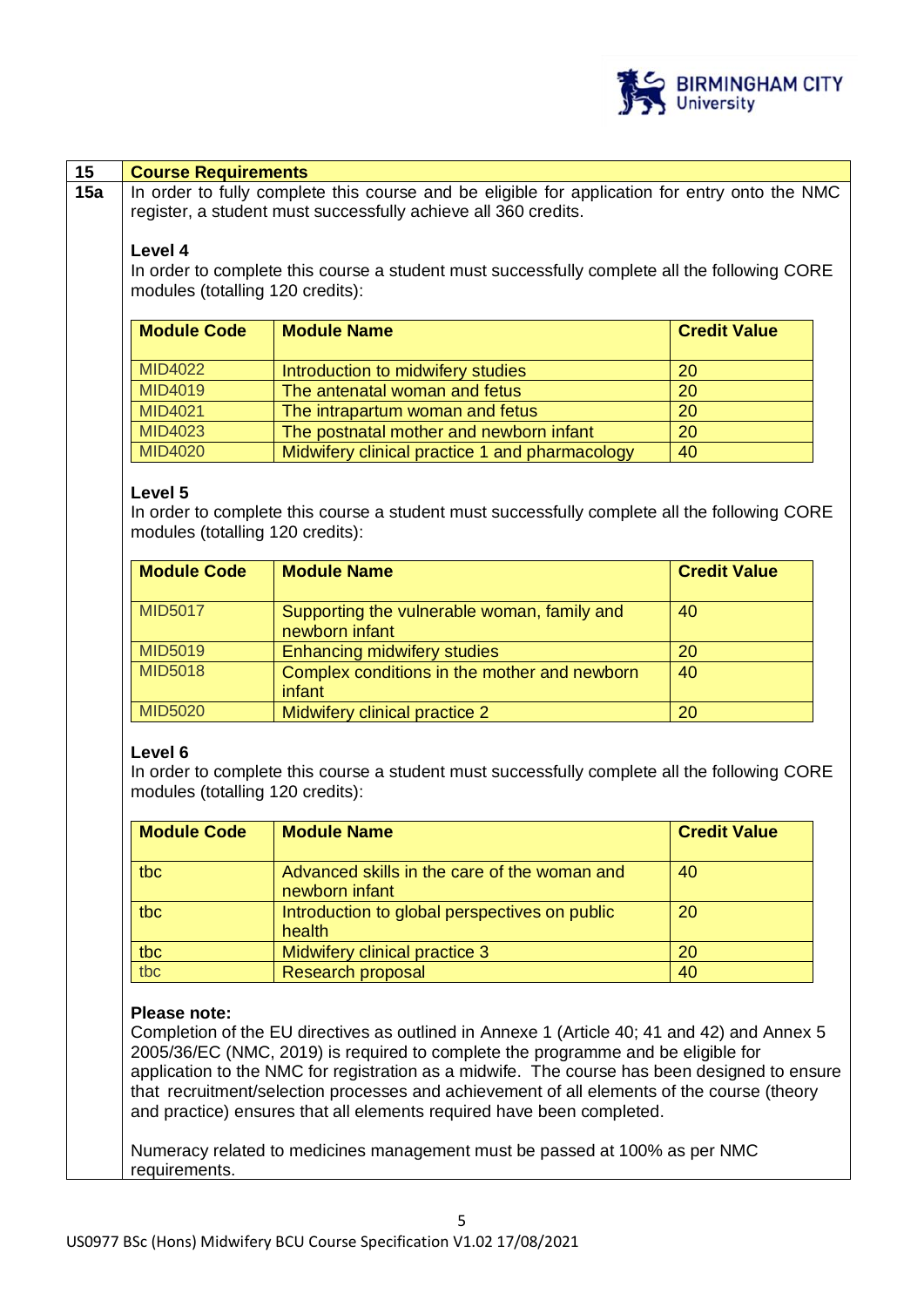

#### **15b Structure Diagram**

The structure of the course is the same for both September and January cohorts. Assessments are categorised as coursework, exam or in-person. These will encompass a range of assessments, which will facilitate achievement of learning outcomes. Assessments are distributed throughout each year.

#### **Year One (Level 4)**

| <b>Semester 1</b>                                                                             |
|-----------------------------------------------------------------------------------------------|
| Welcome week activities and launch of:                                                        |
| Midwifery clinical practice 1 and pharmacology (40)                                           |
| Introduction to midwifery studies (20)                                                        |
| The antenatal woman and fetus (20)                                                            |
| <b>Semester 2</b> completion of semester one modules plus:                                    |
| The intrapartum woman and fetus (20)                                                          |
| The postnatal mother and newborn infant (20)                                                  |
| <b>Semester 3</b>                                                                             |
| Completion of "intrapartum woman and fetus" and "postnatal mother and newborn infant" modules |
| <b>ALL YEAR</b>                                                                               |
| Midwifery clinical practice 1 and pharmacology (40)                                           |

Midwifery clinical practice 1 and pharmacology (40)

**Assessments this year include:** case studies; OSCEs; exam; essays and MORA (Midwifery Ongoing Record of Achievement)

#### **Year 2 (Level 5)**

| <b>Semester 1</b>                                                              |
|--------------------------------------------------------------------------------|
| Welcome week activities and launch of:                                         |
| Midwifery clinical practice 2 (20)                                             |
| Enhancing midwifery studies (20)                                               |
| Supporting the vulnerable woman, family and newborn infant (40)                |
| Complex conditions in the mother and newborn infant (40)                       |
| Semester 2 completion of:                                                      |
| Enhancing midwifery studies (20)                                               |
| Supporting the vulnerable woman, family and newborn infant (40)                |
| Complex conditions in the mother and newborn infant (40)                       |
| <b>Semester 3</b>                                                              |
| Completion of the "complex conditions in the mother and newborn infant" module |
| <b>ALL YEAR</b>                                                                |
| Midwifery clinical practice 2 (20)                                             |

**Assessments this year include:** presentations; exam; essays and MORA (Midwifery Ongoing Record of Achievement)

#### **Year 3 (Level 6)**

| <b>Semester 1</b>                                         |
|-----------------------------------------------------------|
| Welcome week activities and launch of:                    |
| Midwifery clinical practice 3 (20)                        |
| Advanced skills in the care woman and newborn infant (40) |
| Introduction to global perspectives on public health (20) |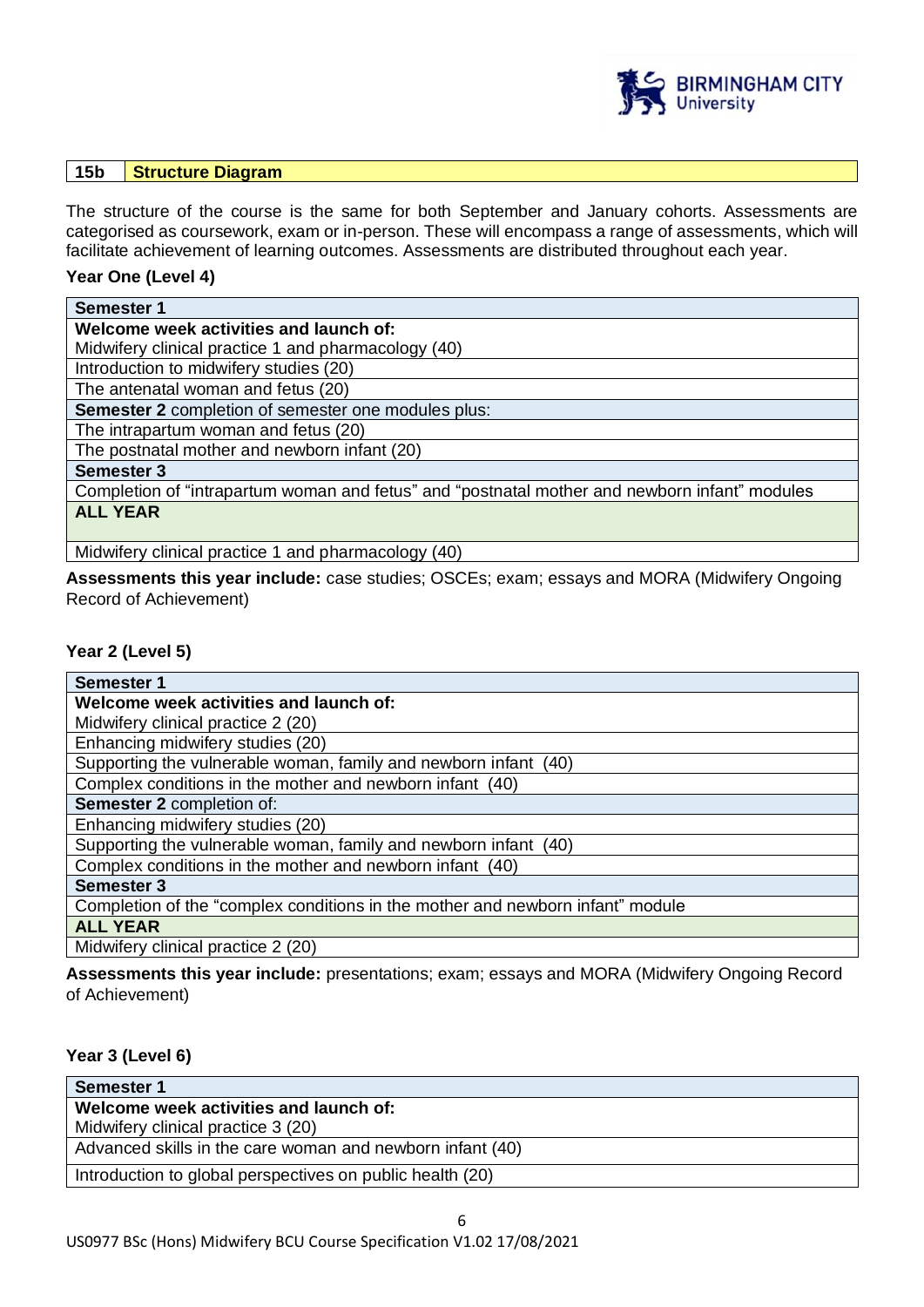

Research proposal (40)

**Semester 2** completion of:

Advanced skills in the care of the woman and newborn infant (40)

Introduction to global perspectives on public health (20)

Research proposal (40)

#### **Semester 3**

Completion of "advanced skills in the care of the woman and newborn infant" and "research proposal" modules

#### **ALL YEAR**

Midwifery clinical practice 3 (20)

**Assessments this year include:** presentations; exam; essays and MORA (Midwifery Ongoing Record of Achievement)

#### **16 Overall Student Workload and Balance of Assessment**

In order to meet the NMC (2019) requirements there is a minimum of 4600 hours in total with a 50/50 split of theory and practice the following workload applies. This is based on the equivalent of 40 hours theory per week and 11 weeks annual leave per year. Whilst on placement students are expected to complete 37.5 hours of clinical hours and 2.5 hours of clinical reflection (40 hours a week in practice based activity).

- *Scheduled Learning* includes lectures, practical classes and workshops, contact time specified in timetable
- *Directed Learning* includes placements, work-based learning, external visits, on-line activity, Graduate+, peer learning
- *Private Study* includes preparation for exams

#### **Level 4**

#### **Workload**

#### **18.3% time spent in timetabled teaching and learning activity (of the nominal 1200 hours)**

| <b>Activity</b>           | <b>Number of Hours</b>              |
|---------------------------|-------------------------------------|
| <b>Scheduled Learning</b> | 220                                 |
| Directed Learning         | 520 (plus clinical practice hours)  |
| <b>Private Study</b>      | 460                                 |
| Total Hours               | 1200 (plus clinical practice hours) |

#### **Balance of Assessment**

| <b>Assessment Mode</b> | Percentage |
|------------------------|------------|
| Coursework             | 33.3%      |
| Exam                   | 38.9%      |
| In-Person              | 27.8%      |

#### **Level 5 Workload 18.3% time spent in timetabled teaching and learning activity (of the nominal 1200 hours)**

| <b>Activity</b>           | <b>Number of Hours</b>              |
|---------------------------|-------------------------------------|
| <b>Scheduled Learning</b> | 220                                 |
| Directed Learning         | 740 (plus clinical practice hours)  |
| <b>Private Study</b>      | 240                                 |
| <b>Total Hours</b>        | 1200 (plus clinical practice hours) |